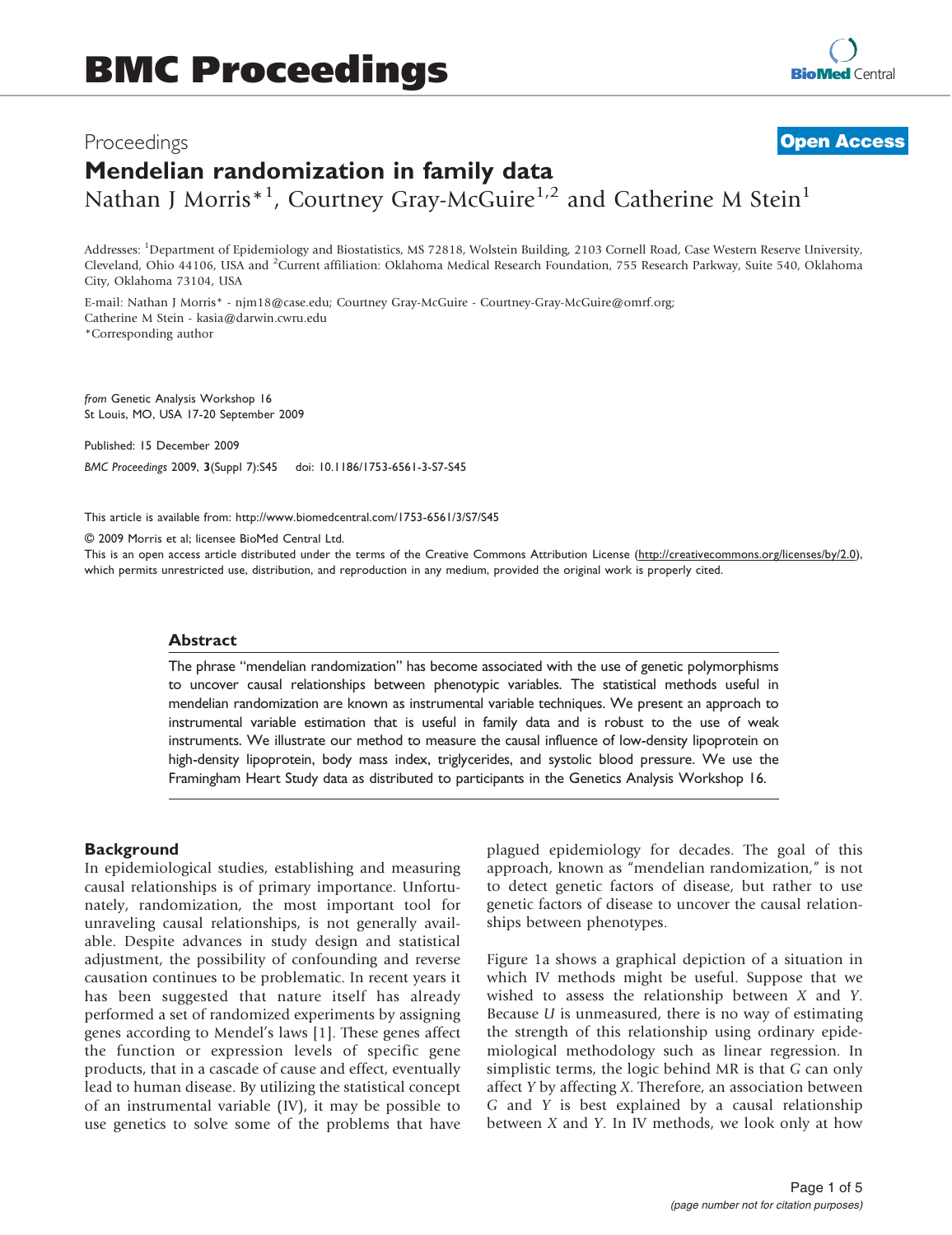<span id="page-1-0"></span>

Figure 1 Typical instrumental variable setup. G is an instrument. X is a possible cause for Y. U is all unmeasured confounders.

that part of X which is influenced by G affects Y. In order to do this we need to make at least the following three assumptions [[2](#page-4-0)]:

- 1. G is not independent of X.
- 2. G is independent of U.
- 3. G is independent of Y given U and X.

Only Assumption 1 is testable. Assumptions 2 and 3 must be accepted or rejected using subject-specific knowledge. It is well known that there are many potential violations of these conditions when using MR. Such problems include: linkage disequilibrium, pleiotropy, population stratification, and canalization [\[2](#page-4-0)]. However, by careful selection of polymorphisms, many of these concerns may be minimized. A well done MR study has assumptions that cannot be tested, but these assumptions are easier to believe than those involved in a direct assessment of the relationship between X and Y.

IV techniques are well known tools in econometrics, and there is an extensive body of literature discussing the properties of various estimators. Popular methods of estimation include two-stage least-squares regression and limited information maximum-likelihood estimation [\[3\]](#page-4-0). These methods generally impose the assumption of linearity of the effects. Traditionally, a Wald type confidence interval of the form "estimate  $\pm$  error" is used. However, a growing body of literature has shown that if the instrument is weak, this may result in confidence intervals of incorrect size [\[4](#page-4-0)]. A weak instrument is one which violates or comes close to violating Assumption 1 above. One approach to solving this problem is to invert tests that are robust to weak instruments [[5](#page-4-0)]. We have adopted this approach below. The motivation for our approach is similar to that of G-estimation.

With few exceptions to date, discussions of MR have focused on population data. However, there is a large amount of existing family data, and there are well known advantages to family-based studies. For example, MR may provide the ability to check for mendelian errors, and it may provide protection against population stratification [\[6\]](#page-4-0). In this paper we suggest an approach to MR which is broadly applicable to family data.

We apply this approach to measure the causal relationship between low-density lipoprotein levels (LDL) and the variables high-density lipoprotein (HDL), triglycerides (TG), body mass index (BMI), and systolic blood pressure (SBP) in the Framingham Heart Study data as distributed to participants in the Genetic Analysis Workshop 16 (GAW16) as Problem 2. For our IV we use singlenucleotide polymorphisms (SNPs) from the 50 k data set, which are in or near the LDLR (OMIM 606945) and APOB genes (OMIM 107730), because they have direct influences on LDL. We make some additional comments in justification of our approach in the discussion.

## Methods

### Data description

We utilized the 50 k genotype data for all three cohorts of the Framingham Heart Study data. Data were obtained and used in compliance with the data use agreement and the Case Western Reserve University Institutional Review Board. We found only one SNP (rs2738457) in the LDLR gene in this data set. To select SNPs from APOB we compared the available SNPs to those analyzed in an independent sample by Benn et al. [[7](#page-4-0)]. There were five SNPs shared in common between the two studies. We chose the two SNPs from Benn et al. [\[7\]](#page-4-0) that had a  $p$ -value less than 0.001, appeared to be acting in an additive manner, and were shared in common with the Framingham Heart Study 50 k SNP data. These SNPs were rs1042031 and rs679899.

LDL was calculated using the Friedewald equation. In order to deal with possible heterogeneity of effect and make use of the multiple visits, each of the phenotypic observations was stratified by age at examination. The following strata were used: 0-29, 30-44, 45-60, and over 60 years of age. An approximate year of birth for each individual was calculated as the mean difference between the approximate exam date and the age at exam. All phenotype variables besides age and approximate year of birth were log-transformed for analysis in ASSOC (S.A.G.E. v5.4.1). In all analysis, the mean centered year of birth, age, and sex were used as covariates. SBP was adjusted by adding 10 to those on treatment [[8](#page-4-0)].

## Statistical method

Suppose there are K pedigrees and  $n_k$  individuals in each pedigree. Suppose also that  $x_k$  and  $y_k$  are  $n_k \times 1$  vectors representing the variables  $X$  and  $Y$  in Figure 1. Also,  $G_k$  is a  $n_k \times t$  matrix representing coded genotypes, and  $A_k$  and  $B_k$ represent matrices of covariates for  $x_k$  and  $y_k$  respectively.

Let  $\mathbf{x} = \begin{bmatrix} \mathbf{x}_1^T & \dots & \mathbf{x}_K^T \end{bmatrix}^T$  and let y and G be defined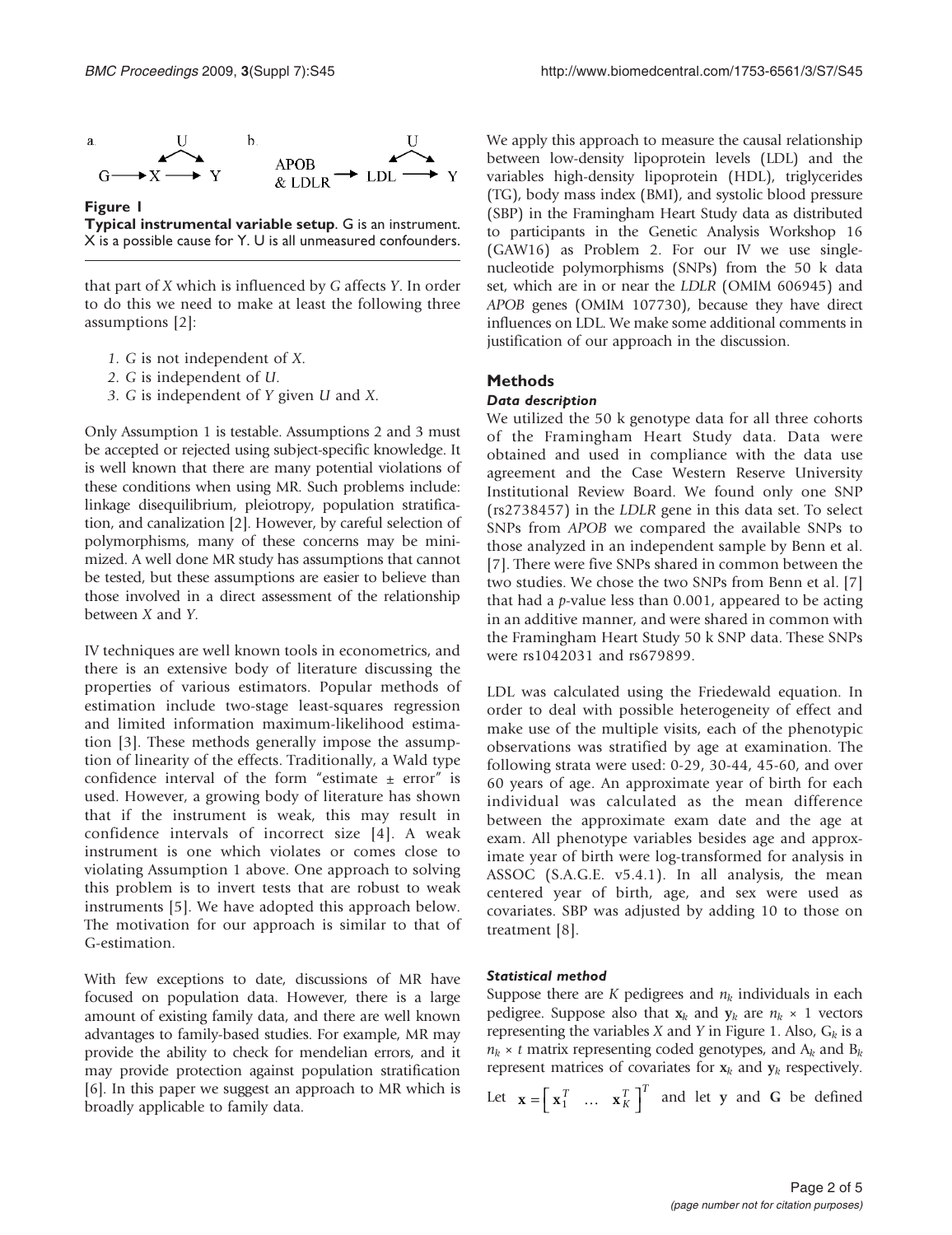analogously. We assume the following two linear structural equations:

$$
\mathbf{x}_k = \mathbf{A}_k \boldsymbol{\beta}_x + \mathbf{G}_k \boldsymbol{\beta}_g + \mathbf{e}_{xk} \tag{1}
$$

$$
\mathbf{y}_k = \mathbf{B}_k \boldsymbol{\beta}_\gamma + \mathbf{x}_k \boldsymbol{\beta}_{x\gamma} + \mathbf{e}_{\gamma k}.
$$
 (2)

Here,  $e_{xk}$  and  $e_{yk}$  are (possibly) correlated error terms. A variance-component model is assumed to describe the covariance structure  $Var\left(\mathbf{e}_{yk}^T \quad \mathbf{e}_{xk}^T\right)^T$ . The variance-components model is described in some more detail below.

Note that  $\beta_{xy}$  is the parameter that represents the causal effect size. Suppose that we wish to test the hypothesis  $H_0$ :  $\beta_{xy} = \beta_H$ . The basic approach we suggest here is to form a new trait

$$
\mathbf{r}_{k} \left( \beta_{H} \right) = \mathbf{y}_{k} - \mathbf{x}_{k} \beta_{H}. \tag{3}
$$

Combining Eq. (3) with Eqs. (2) and (1), we obtain

$$
\mathbf{r}_{k}(\beta_{H}) = \mathbf{B}_{k}\boldsymbol{\beta}_{y} + \mathbf{x}_{k}(\beta_{xy} - \beta_{H}) + \mathbf{e}_{yk}
$$
\n
$$
= \mathbf{B}_{k}\boldsymbol{\beta}_{y} + (\mathbf{A}_{k}\boldsymbol{\beta}_{x} + \mathbf{G}_{k}\boldsymbol{\beta}_{g} + \mathbf{e}_{xk})(\beta_{xy} - \beta_{H}) + \mathbf{e}_{yk}
$$
\n
$$
= (\mathbf{B}_{k}\boldsymbol{\beta}_{y} - \mathbf{A}_{k}\boldsymbol{\beta}_{x}(\beta_{xy} - \beta_{H})) + \mathbf{G}_{k}\boldsymbol{\beta}_{g}(\beta_{xy} - \beta_{H}) + (\mathbf{e}_{yk} - \mathbf{e}_{xk}(\beta_{xy} - \beta_{H}))
$$
\n
$$
= \mathbf{B}_{k}\boldsymbol{\beta}_{y} - \mathbf{A}_{k}\boldsymbol{\beta}_{x}^{*} + \mathbf{G}_{k}\boldsymbol{\beta}_{g}(\beta_{xy} - \beta_{H}) + \mathbf{e}_{rk}
$$
\n(4)

for suitably defined  $\boldsymbol{\beta}_x^*$ , and  $\mathbf{e}_{rk}$ . Under the model assumptions,  $r(\beta_H)$  is independent of G given the covariates if and only if  $\beta_{xy} = \beta_H$ . Hence, we may test the hypothesis  $H_0$ :  $\beta_{xy} = \beta_H$  using some form of a family-based genetic association test. The test may be recomputed along an entire grid of values. Those values that are rejected at some alpha level lie outside the confidence interval. If the association between G and x is not statistically significant, then in most cases the confidence interval will cover the entire real line. For finite samples it is also possible that the confidence interval is the null set.

We have chosen to use the method implemented in the program ASSOC of S.A.G.E. (v5.4.1) to test for genetic association. This family-based test of association between markers and a continuous phenotype developed by George and Elston [\[9\]](#page-4-0) allows for familial correlations by simultaneously estimating residual and multifactorial (polygenic, familial and marital) variance components. It is assumed that the data can be transformed via the George-Elston transformation into a multivariate distribution. ASSOC maximizes the likelihood conditional on the genotype values given the assumptions above. We supplied guesses as to the beginning and end points of the confidence interval for  $\beta_{xy}$ . We then ran ASSOC iteratively over a grid of values for  $\beta_H$  between the end points. Values for which

the maximization algorithm clearly did not properly converge were not used. We used cubic spline interpolation as implemented in the R function "splinefun" to find the boundaries on the confidence interval and the point estimate. As a point estimate we used the maximum p-value.

We also used ASSOC to assess the causal relationships directly. We have labelled this method as "regression" below, although it is not strictly a linear regression because the familial correlation is accounted for using the same variance-component model described above. The  $R^2$  values reported below are calculated as  $\hat{\boldsymbol{\beta}}_g^T \mathbf{S}_g^2 \hat{\boldsymbol{\beta}}_g / S_x^2$  where  $S_x^2 = \frac{1}{N_1 - 1} \sum_{k,i} (x_{k,i} - \overline{x})^2$  and  $S_8^2 = \frac{1}{N_2 - 1} \sum_{k,i} (G_{k,i} - \bar{G})^T (G_{k,i} - \bar{G})$  $\mathcal{L}_g^2 = \frac{1}{N_2 - 1} \sum_{k,i} \left( \mathbf{G}_{k,i} - \mathbf{\bar{G}} \right)^T \left( \mathbf{G}_{k,i} - \mathbf{\bar{G}} \right)$ . Here  $N_1$  and  $N_2$  are the total number of non-missing observations on  $x$  and  $G$ , respectively.

#### Results

As mentioned in the Introduction, we chose to look at the effect of LDL on a number of other variables (see [Figure 1b](#page-1-0)). The first step in this analysis is to look at the effect of the chosen SNPs on LDL levels. There is good evidence for genetic association for all four age groups (Table 1). However, the chosen SNPs explain only a small proportion of the overall genetic variance.

There is little that can be said based on the IV analysis alone. In all cases the 95% confidence intervals are quite large. Only 1 out of 16 intervals exclude 0. It is interesting to note that in a greater-than-expected number of cases, the signs of the IV estimates and the regression estimates are the same [\(Table 2\)](#page-3-0). The observed negative correlation between LDL and HDL is to be expected because HDL is thought to help rid the body of LDL. However, if this is the case, the causal arrow runs from HDL to LDL. The regression estimates relating HDL to LDL and TG to LDL appear to change with age. However, the regression estimates should not be overanalyzed because of potential confounders and reverse causation.

#### **Discussion**

It may be difficult to define exactly what is meant by "causal effect" in a system that is evolving dynamically.

Table 1: Genetic association with LDL

| Age group (yr) | <b>Statistical significance</b> | $R^2$ for SNPs |
|----------------|---------------------------------|----------------|
| $0 - 29$       | 0.005382                        | 1.0%           |
| $30-44$        | $8.75 \times 10^{-6}$           | 0.6%           |
| 45-60          | 0.010954                        | 0.3%           |
| >60            | 0.011759                        | 0.7%           |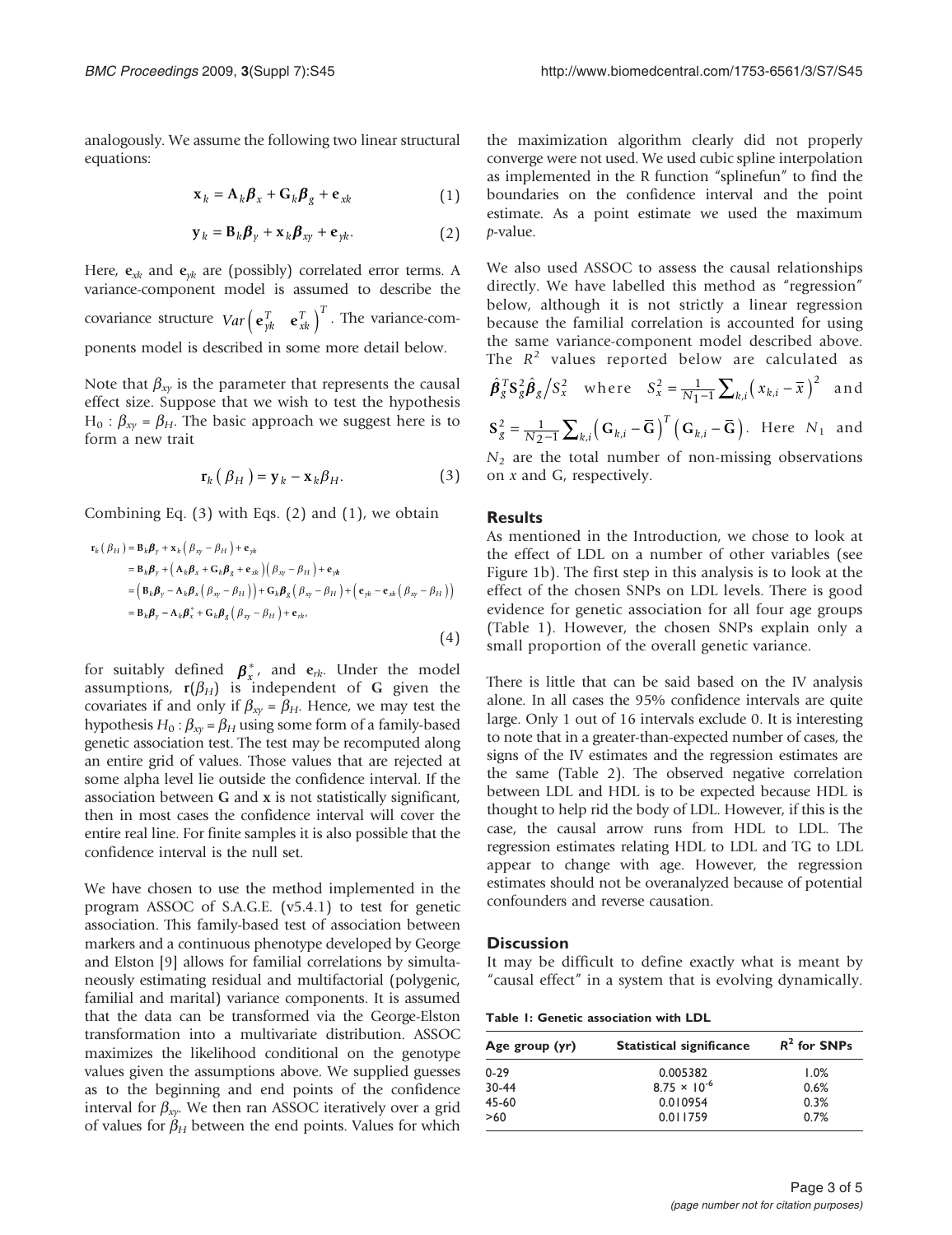| <b>Effect←Cause</b>  | Age $(yr)$ | Regression Estimate (95% CI) <sup>a</sup> | IV Estimate $(95\% \text{ Cl})^b$ |
|----------------------|------------|-------------------------------------------|-----------------------------------|
| BMI←LDL              | $0 - 29$   | $0.102$ (0.074, 0.130) <sup>c</sup>       | $0.319(-0.143, 1.454)$            |
|                      | 30-44      | 0.102(0.085, 0.120)                       | $0.065$ (-0.293,0.401)            |
|                      | 45-60      | 0.054(0.035, 0.073)                       | $0.452$ (-0.011, 1.925)           |
|                      | >60        | $-0.008(-0.039, 0.023)$                   | $0.156(-0.574, 1.406)$            |
| $SBP\leftarrow LDL$  | $0 - 29$   | $0.014$ ( $-0.004$ , $0.032$ )            | $0.008(-0.303, 0.313)$            |
|                      | 30-44      | 0.024(0.013, 0.036)                       | $0.026$ (-0.187,0.247)            |
|                      | 45-60      | $0.013$ (-0.001, 0.028)                   | $0.369$ ( $-0.035,2.268$ )        |
|                      | >60        | $-0.009(-0.036, 0.017)$                   | $0.085$ (-0.730,0.963)            |
| $HDL \leftarrow LDL$ | $0 - 29$   | $-0.151(-0.195,-0.107)$                   | $-0.185(-1.103, 0.865)$           |
|                      | $30 - 44$  | $-0.122$ ( $-0.149$ , $-0.096$ )          | $-0.014(-0.397, 0.393)$           |
|                      | 45-60      | $-0.106(-0.136,-0.077)$                   | $0.250(-0.552, 2.800)$            |
|                      | >60        | 0.085(0.031, 0.139)                       | $-0.712(-3.072, 0.118)$           |
| $TG \leftarrow LDL$  | $0 - 29$   | $0.428$ (0.331, 0.524)                    | 1.770(0.500, 6.230)               |
|                      | 30-44      | 0.313(0.257, 0.369)                       | $-0.029(-1.073, 0.806)$           |
|                      | 45-60      | 0.252(0.193, 0.311)                       | 0.954 (-0.767,4.892)              |
|                      | >60        | $-0.178(-0.273,-0.083)$                   | $1.038(-0.755, 7.229)$            |

<span id="page-3-0"></span>Table 2: Instrumental variable and direct regression estimates of effect size

<sup>a</sup>The mean centered year of birth, age, and sex were used as covariates.

<sup>b</sup>The mean centered year of birth, age, sex and cholesterol treatment were used as covariates.

<sup>c</sup>Bold indicates statistical significance at  $\alpha$  = 0.05.

One-time interventions in such a system will have different effect sizes depending on the time since intervention. Eventually the system will settle back into an equilibrium state. We take the causal meaning of our results to reflect more upon the equilibrium state of the system than the instantaneous response to intervention. For example, our estimate of the causal effect of log [LDL] on log [TG] is 1.770 in the 0-29 age group. Essentially we interpret this to mean that if we could raise an individual's log [LDL] by one log [mg/dL], eventually the system would settle into a new state with log [TG] raised by about 1.770 log [mg/dL].

Every MR study should be accompanied by a biological argument that certain assumptions are met. Our argument is that polymorphisms on or near the APOB and LDLR genes will probably only affect the other phenotypes through their effect on LDL. This is because the APOB protein is one of the principal components of LDL. Similarly, LDLR is known to bind to LDL, allowing for endocytosis. Of course, the above claim could be disputed. The purpose of this study is mainly to demonstrate a statistical approach, and we do not necessarily claim that the results have a strong biological justification for Assumptions 2-3.

One concern that we believe is particularly relevant is whether the chosen markers are in linkage disequilibrium with polymorphisms that modify the function or the plasma levels of the LDL protein. For example, the causal effect size of LDL on HDL could differ depending on certain polymorphism in the APOB gene. In this case, Assumption 3 would be violated. While this would invalidate our estimates of effect size, it may not invalidate the qualitative conclusion. That is, if the confidence interval does not include 0, we still have evidence that LDL is causally related to HDL.

With regard to the selection of SNPs as instruments, we have several comments. First, we caution that in this type of study, the polymorphisms used should be justified a priori. Searching through a large number of possible instruments for statistical significance then performing IV analysis within the same data is not an acceptable procedure. Second, the selected polymorphisms should have biological justification as an IV. That is, it should meet Assumptions 1-3 mentioned in the introduction. Third, if there are no polymorphisms that explain a reasonably high percentage of the variance in the cause, then IVs are unlikely to be useful. Our IV estimates have very large confidence intervals. We believe this is ultimately a result of instruments that are weak predictors of LDL levels.

## Conclusion

In this paper we suggest a method for performing MR in family data. While we have chosen to use the program ASSOC to implement this method, nearly any statistical test for association between a quantitative trait and a set of polymorphisms could be used. We used ASSOC because it allows for familial correlations while using information all individuals in the family. If concerns about population stratification are raised, a more robust test such as the transmissiondisequilibrium test could be used. Our approach is robust to the problem of weak instruments in the sense that it should maintain correct coverage rates. However,